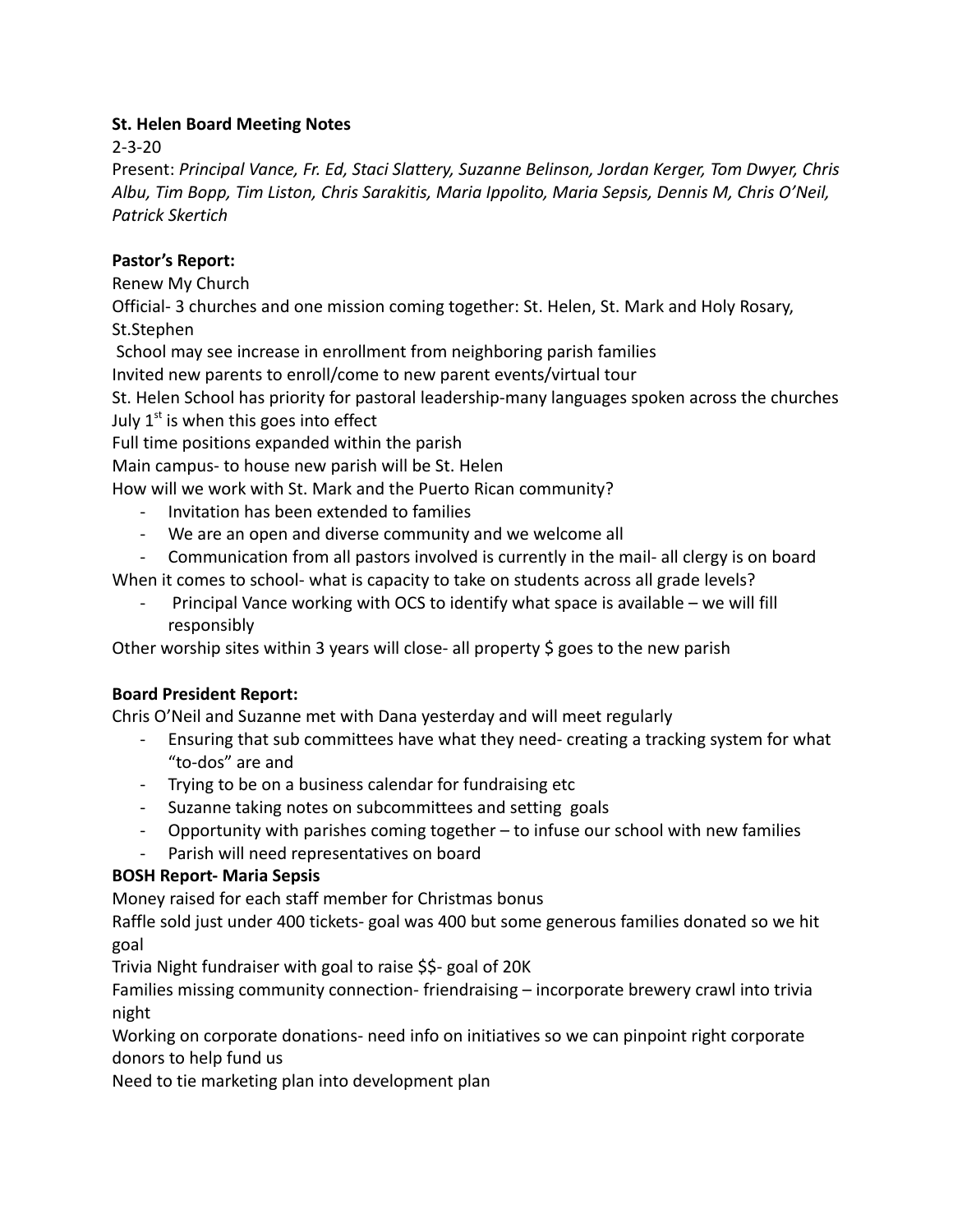### **Parents Club**

20-30 parents logging in Many parents more involved with drop off The change in drop off has helped get parents out there

#### **Budget Report**

Snow Removal- under building and maintenance Dana has messages out to snow removal companies High priority Snow Service difficult to find right now Building and maintenance person is on medical leave What do we need to do to fill this position- can we find a temp? Chris and Suzanne will circle up with leadership- operating as a single community not two separate Need to ensure communication between parish, school and families Access to snow blower is available to school

#### **Staci BOSH Board Meeting**

How can we do StemStep 5k this year? Back end of St. Helen Invitational September 18<sup>th</sup>- will depend on city restrictions- if not, we can look to do a virtual event Tech is 1:1 thanks to BOSH chromebooks Now 5<sup>th</sup> can take them home Charging carts also purchased

#### **Dad's Club**

**Shoveling** No real opportunity to connect- just making "asks" Looking forward to Sox game and Meat and Greet next August

#### **Parish Council**

Family Mass- Fr. Made the best of it- few students who were there went up on altar Tim Bopp in attendance More parents in the church as time is going-Chris going to work with Sabina to get more families into the seats Queen of Hearts Raffle in the works Music- school choir singing at family mass in the future

#### **Marketing Report**

Relaunch of Facebook Amplifying page – ensure that people are seeing posts and content Video tours created with students from various grades Students are a huge selling point- used in the videos- VIDEOS ARE PHENOMENAL and a huge selling point